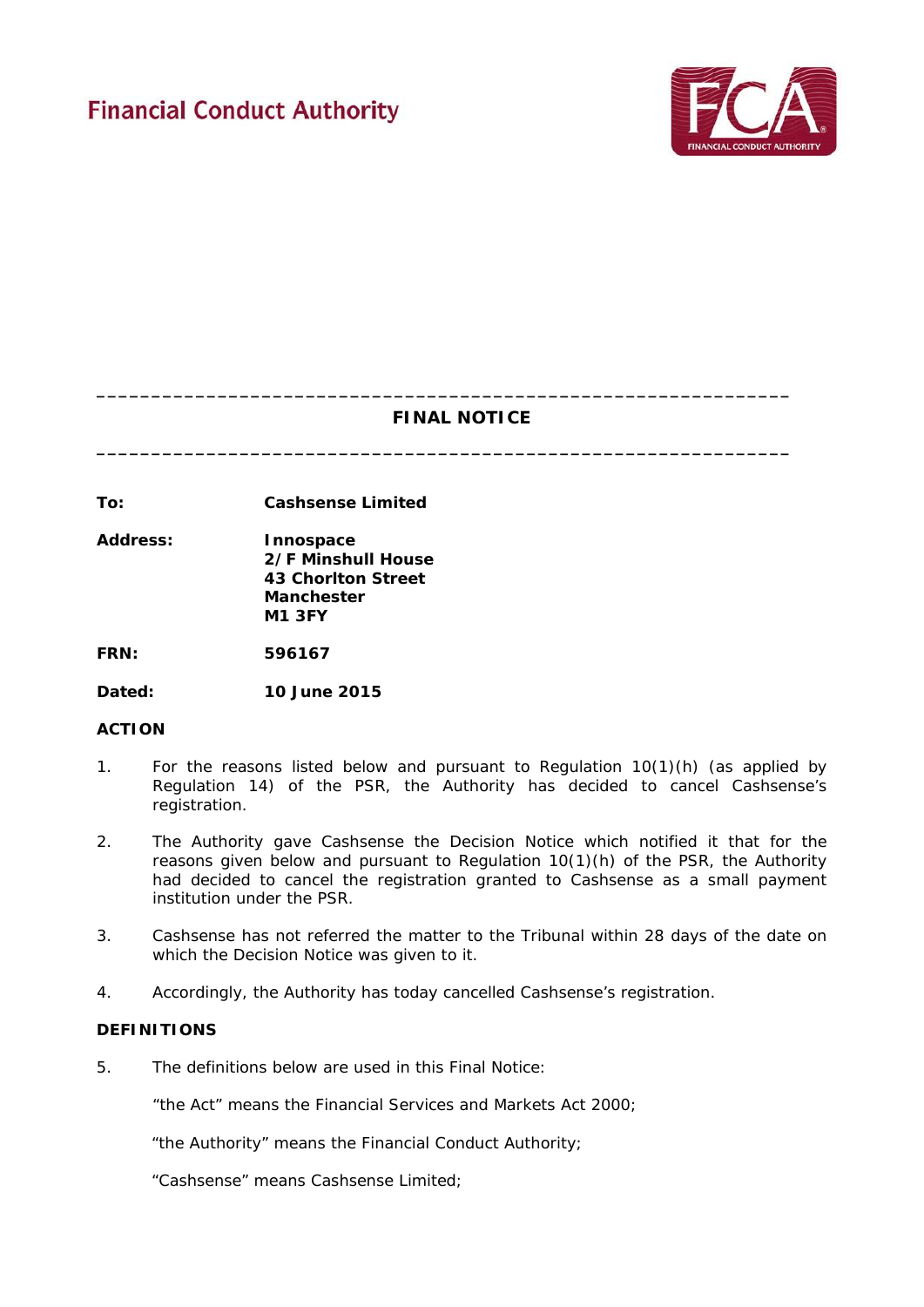"Cashsense's registration" means the registration granted to Cashsense as a small payment institution under the PSR;

"the Decision Notice" means the Decision Notice issued to Cashsense on 30 April 2015;

"the Overdue Balance" means the amount owed to the Authority totalling £445.00 in respect of periodic fees and levies, which had been due for payment by 17 September 2014;

"the PSR" means the Payment Services Regulations 2009;

"the Tribunal" means the Upper Tribunal (Tax and Chancery Chamber); and

"the Warning Notice" means the Warning Notice issued to Cashsense on 8 April 2015.

## **REASONS FOR THE ACTION**

6. The facts and matters and conclusions described in the Warning Notice, and in the Decision Notice, set out that Cashsense has failed to pay the Overdue Balance, and to respond adequately to the Authority's repeated requests that it pays the Overdue Balance. These failings lead the Authority to conclude that Cashsense has failed to demonstrate a readiness and willingness to comply with its ongoing regulatory obligations and to deal with the Authority in an open and co-operative way. Therefore it is desirable to cancel Cashsense's registration as a small payment institution in order to protect the interests of consumers, in accordance with Regulation 10(1)(h) of the PSR (as applied by Regulation 14).

## **DECISION MAKER**

7. The decision which gave rise to the obligation to give this Final Notice was made by the Regulatory Decisions Committee.

## **IMPORTANT**

8. This Final Notice is given to Cashsense in accordance with section 390(1) of the Act (as applied by paragraph 7(b) of Part 1 of Schedule 5 to the PSR).

## **Publicity**

- 9. Sections 391(4), 391(6) and 391(7) of the Act (as applied by paragraph 7(c) of Part 1 of Schedule 5 of the PSR) apply to the publication of information about the matter to which this Final Notice relates. Under those provisions, the Authority must publish such information about the matter to which this Final Notice relates as the Authority considers appropriate. The information may be published in such manner as the Authority considers appropriate. However, the Authority may not publish information if such publication would, in the opinion of the Authority, be unfair to Cashsense or prejudicial to the interests of consumers.
- 10. The Authority intends to publish such information about the matter to which this Final Notice relates as it considers appropriate.